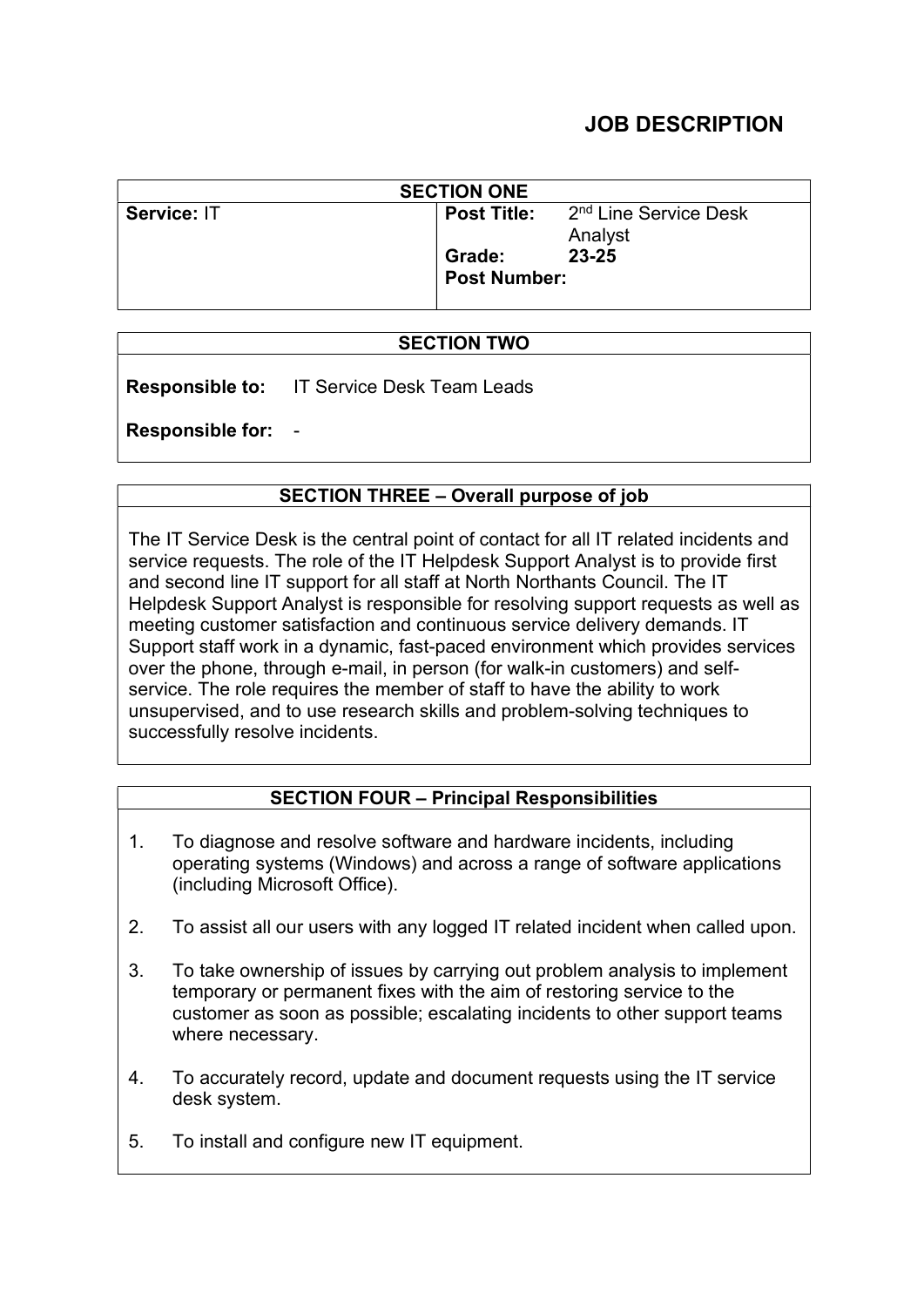6. To resolve incidents and upgrade different types of software and hardware.

## SECTION FOUR (continued)

- 7. To resolve incidents with printers, copiers and scanners.
- 8. To maintain a first class level of customer service ensuring that all customers are treated efficiently and in an appropriate manner.
- 9. To provide technical support for the audio/visual systems across the authority.
- 10. Maintain excellent verbal communication skills with the ability to communicate effectively with technical and non-technical colleagues at all levels in the organisation.
- 11. Be a highly motivated team player with the skills and ability to manage changing priorities.
- 12. To create, maintain and publish relevant support documentation in order to assist all staff in the quick resolution of their incidents and service requests and enable users to become more self-sufficient.
- 13. Exhibit a flexible approach to working on a rota basis and provide necessary cover where needed.
- 14. Be willing to attend internal training as necessary to keep up to date with the latest technology and internal system processes.
- 15. Undertaking other duties not specifically stated which from time to time are necessary without altering the nature or level of responsibility.
- 16. Work with relevant departments and the ICT Manager to identify, test and implement upgrades to systems software.
- 17. Responsible for maintaining and upgrading the Councils mobile devices.